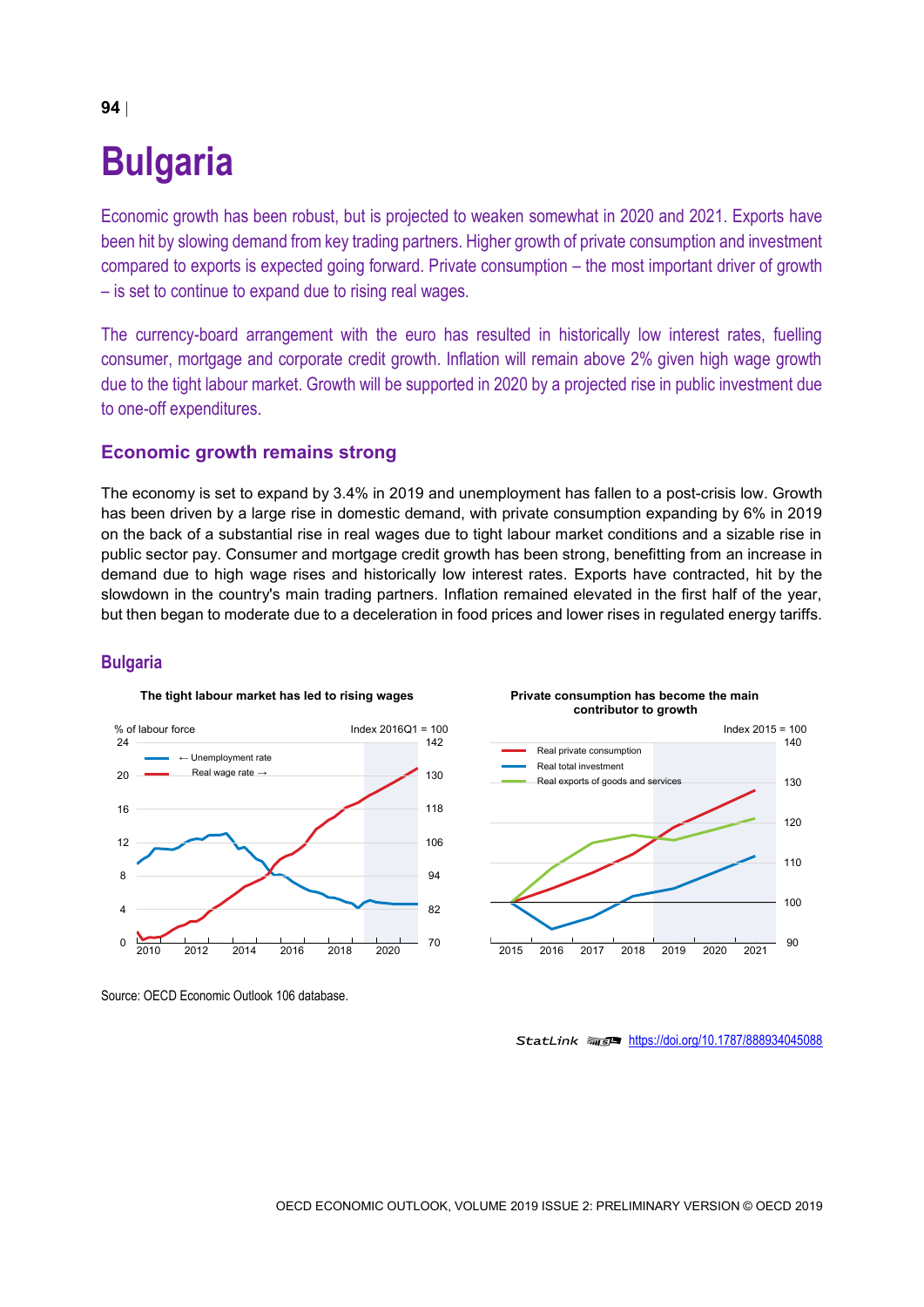#### **Bulgaria: Demand, output and prices**

|                                                           | 2016                                        | 2017   | 2018                                           | 2019   | 2020   | 2021   |  |
|-----------------------------------------------------------|---------------------------------------------|--------|------------------------------------------------|--------|--------|--------|--|
| <b>Bulgaria</b>                                           | <b>Current prices</b><br><b>BGN billion</b> |        | Percentage changes, volume<br>$(2015)$ prices) |        |        |        |  |
| <b>GDP at market prices</b>                               | 95.1                                        | 3.5    | 3.1                                            | 3.4    | 2.8    | 2.8    |  |
| Private consumption                                       | 57.4                                        | 3.8    | 4.4                                            | 6.0    | 3.9    | 3.8    |  |
| Government consumption                                    | 14.9                                        | 4.3    | 5.3                                            | 3.4    | 4.5    | 3.3    |  |
| Gross fixed capital formation                             | 17.6                                        | 3.2    | 5.4                                            | 1.9    | 3.9    | 3.8    |  |
| Final domestic demand                                     | 89.9                                        | 3.8    | 4.7                                            | 4.7    | 4.0    | 3.7    |  |
| Stockbuilding <sup>1</sup>                                | 0.5                                         | 0.6    | 1.1                                            | $-1.2$ | 0.1    | 0.0    |  |
| Total domestic demand                                     | 90.4                                        | 4.4    | 5.8                                            | 3.4    | 4.0    | 3.7    |  |
| Exports of goods and services                             | 60.9                                        | 5.8    | 1.7                                            | $-1.1$ | 2.3    | 2.3    |  |
| Imports of goods and services                             | 56.2                                        | 7.4    | 5.7                                            | 0.2    | 4.1    | 3.7    |  |
| Net exports <sup>1</sup>                                  | 4.7                                         | $-0.7$ | $-2.4$                                         | $-0.9$ | $-0.9$ | $-0.7$ |  |
| Memorandum items                                          |                                             |        |                                                |        |        |        |  |
| <b>GDP</b> deflator                                       |                                             | 3.9    | 4.0                                            | 6.0    | 3.1    | 3.4    |  |
| Consumer price index                                      |                                             | 2.1    | 2.8                                            | 3.0    | 2.5    | 2.3    |  |
| Core consumer price index <sup>2</sup>                    |                                             | $-0.5$ | 2.1                                            | 2.1    | 2.5    | 2.3    |  |
| Unemployment rate (% of labour force)                     |                                             | 6.2    | 5.2                                            | 4.7    | 4.7    | 4.6    |  |
| Household saving ratio, net (% of disposable income)      |                                             | $-0.8$ | 1.2                                            | 0.4    | $-0.7$ | $-1.9$ |  |
| General government financial balance (% of GDP)           |                                             | 1.1    | 1.8                                            | $-0.1$ | 0.0    | 0.0    |  |
| General government gross debt (% of GDP)                  |                                             | 35.6   | 31.8                                           | 31.7   | 31.6   | 31.4   |  |
| General government debt, Maastricht definition (% of GDP) |                                             | 25.3   | 22.3                                           | 22.2   | 22.0   | 21.9   |  |
| Current account balance (% of GDP)                        |                                             | 3.5    | 5.4                                            | 5.2    | 4.1    | 3.3    |  |

1. Contributions to changes in real GDP, actual amount in the first column.

2. Consumer price index excluding food and energy.

Source: OECD Economic Outlook 106 database.

StatLink 2019 <https://doi.org/10.1787/888934046190>

## **More effective government spending and structural reforms would boost productivity**

Monetary conditions are expansionary due to the hard peg to the euro, and rising public investment is estimated to have provided a positive impulse to growth in 2019 due to one-off expenditures on the infrastructure network and military equipment. Fiscal buffers should be adequate to deal with a deeperthan-expected slowdown given that public debt is low and the government plans to be close to a budget balance over 2020-21. It will be important not to underspend on the capital side and to increase public investment by more than currently planned if growth is not as strong as expected. Improving the effectiveness of government spending, particularly on education, health and pensions, will be critical to increasing potential growth, particularly given the rapidly ageing population.

High emigration and an ageing resident population have led to a shrinking labour force, which has worsened labour shortages and skills mismatches, and contributed to rapidly increasing real wages. While recent wage growth has been associated with a rising labour force, the working-age population is due to continue to shrink by about 1% a year. A critical policy agenda is to implement labour and social reforms to support increased integration in the labour force of left-behind groups: women, the elderly, the young and minorities. Reversing the slowdown in labour productivity growth will also be key to compensate for demographic developments. This will require broad structural reforms, ranging from improving skills to strengthening the environment for investment, competition and innovation.